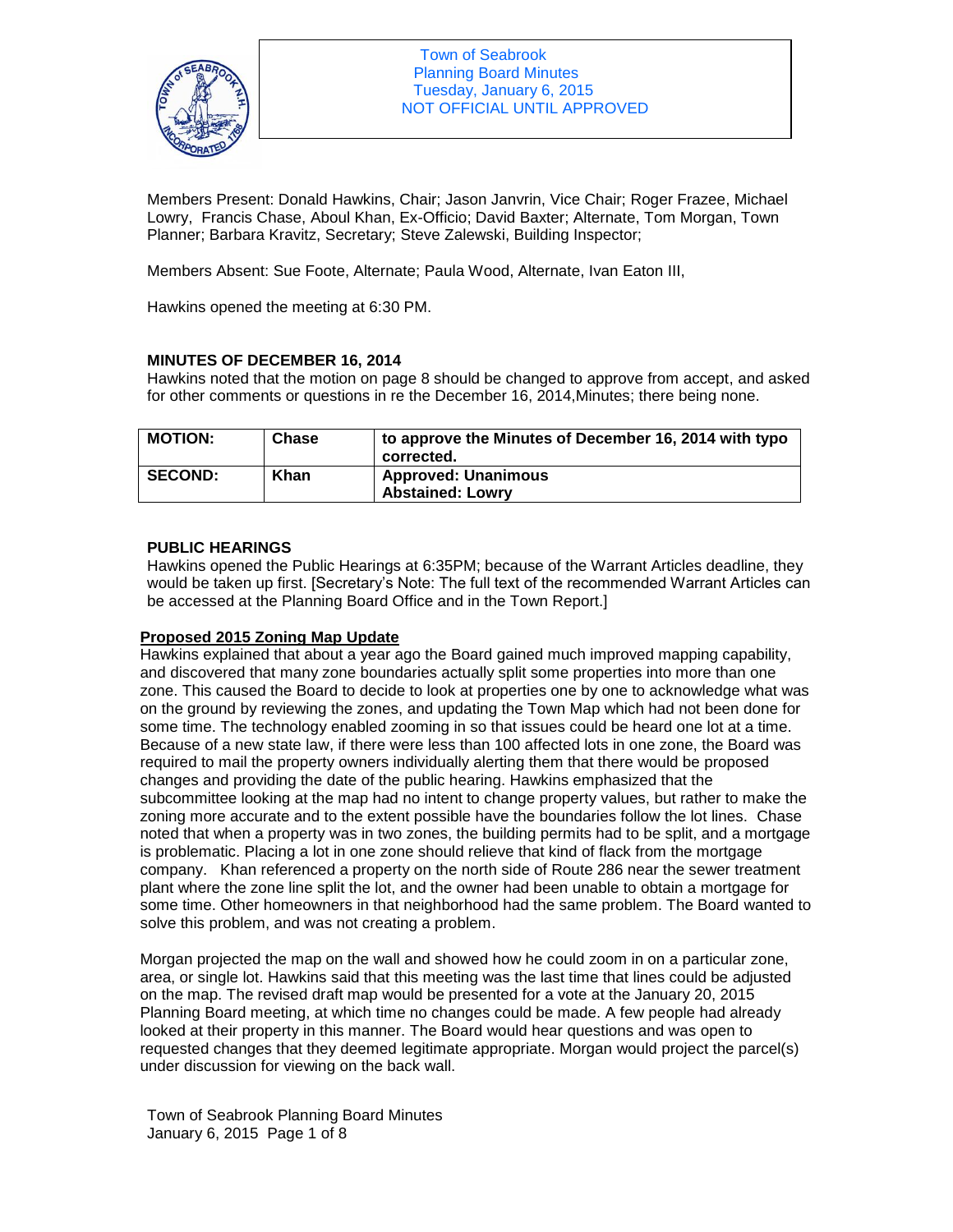

Town of Seabrook Planning Board Minutes Tuesday, January 6, 2015 NOT OFFICIAL UNTIL APPROVED

Brian Halloran, 13 Mapleridge Road near the dog track, asked if the track would be discussed. Hawkins said not at this meeting. He showed how a zoning line had split Halloran's lot into industrial and rural zones. The zoning boundary was being moved so his lot would be in one zone. Halloran was satisfied with this change.

George Saltus, 50 Allison Drive, asked about the industrial zone. Morgan said to think of manufacturing. Saltus thought that the industrial zone was for business; he wanted no change to his property line. He used to be in residential-commercial Morgan said that 20 years ago commercial was allowed in residential. The use was adjusted had changed but not the zone. He wanted to keep his property as is. Morgan did not think this was an issue. Saltus said he had problems in registering his truck. He did not want that problem again, so he wanted no change. Janvrin thought the issue was that Saltus had a truck which he parked on a residential lot, and the town has said he could not do that. Janvrin said the problem was that his business was home based which required a business license, or a business license waiver. Saltus said he had such a waiver; Janvrin thought then it should not be a problem. Saltus said he was a 24 year resident. If the town gave him a written guarantee, he would not care. Zalewski thought that problem had been straightened out, and asked Saltus to talk with the Town Clerk's office.

Chase asked if Saltus thought his property was commercial. Saltus did not know but did not want any changes, because he had to work and did not want any grief. If he had something in writing, he would not care about a change. Chase said this would help with a mortgage. Saltus did not have a mortgage and did not want a change. Chase said some day someone would have a mortgage and the change would help. Saltus said at this time he was self employed and had to look out for his future; he paid his taxes. They tried not to register his truck. Morgan said the issue was with the Town Clerk. Chase said the Board was trying to help everybody. Saltus said that with industrial on his lot he had a little more than nothing. Janvrin said the Planning Board had no jurisdiction. Hawkins thought a request could be made. Khan said the Town Clerk was elected. Saltus said he was told the truck could be registered if the state was ok; they were but still the truck was not registered. Finally, he got help with the registration, but he did not ever again want such a problem. Hawkins said the change would stay unless there could be a writing from the Town Clerk; if not, the line would be put back as a minor adjustment.

Alan King, 32 Dwight Avenue. Hawkins identified the old boundary that cut across his lot, and said all that occurred was to move the zone to match his lot line. Janvrin said the lot was entirely in Zone 2R. King thought Dwight Avenue could be made commercial. Hawkins explained that the commercial zone was 500 feet from the Route 1 center line. Janvrin said King's property was not contiguous to commercial. Chase said the Board was not rezoning. Hawkins said the adjustments were to the closest line, which was a minor adjustment, and not rezoning. The Board had to consider the effect on abutters. Janvrin said King could not do commercial off Dwight Avenue, but he could get a home business permit.

Bruce Brown, Centennial Street, recalled a few proposed minor changes had resulted from his previous meeting with Morgan and Hawkins. Morgan agreed that 3 small changes should be done and projected each site in turn. Hawkins said they had acknowledged protecting the stream near Brown's apple orchard. Brown had shown that some of the area was usable uplands and asked for the adjusted line be put back. Hawkins agreed that the adjustment should be made to 2R. Additionally, Brown said his Route 286 property was mostly high ground and asked that it be retained in 2R rather than in conservation. Hawkins concurred that the entire lot should be in 2R, noting that any attempt to build would require NH Department of Environmental Services permits. The third of Brown's requests was to acknowledge the gravel area behind his restaurant had been used for parking. Brown's requested changes were agreed.

Town of Seabrook Planning Board Minutes January 6, 2015 Page 2 of 8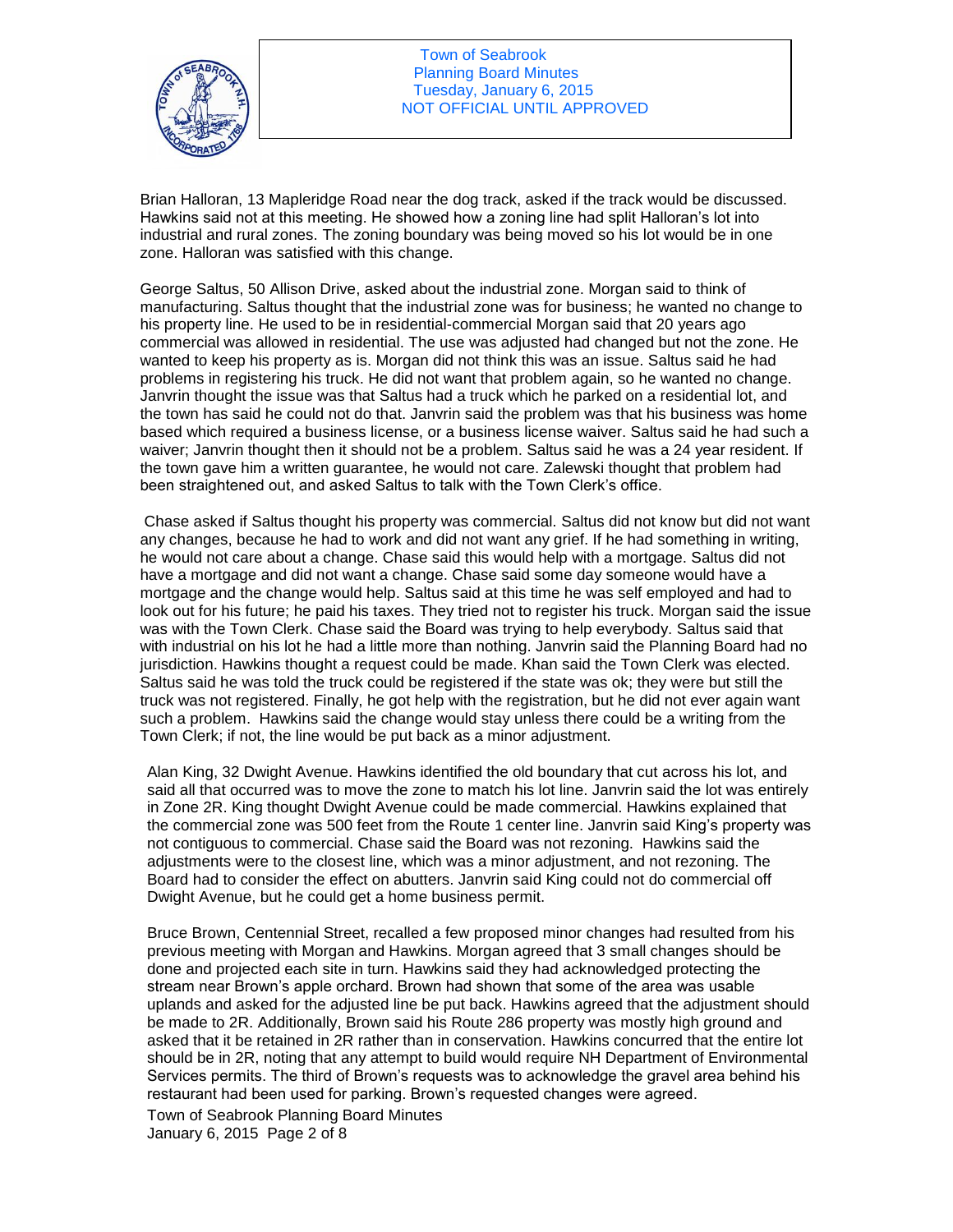

Gordon Leedy, of VHB, said he represented the Yankee Greyhound Track and the Richmond Company in re the 75 acre area that was to be in the rural zone. He asked the Board to consider moving the kennel area into the industrial zone. Hawkins said the Board had no intent to make any zoning changes, only to make minor alignments to the property lines. Leedy wondered if they could be permitted a special exception. By consensus, the Board had no interest in that. Janvrin commented that not much had changed for the Yankee Greyhound or the NextEra properties. Janvrin recommended adjusting one lot line in a lot at the end of Farm Lane as requested by the owner, and called attention to the conservation area around the Beckman Woods, and pointed out where boundaries were bisecting houses.

Michael Ossing, of NextEra asked to be shown where there was shifting on that property. Janvrin responded where some rock area would become industrial; uplands were no longer in conservation. Ossing commented that the adjustments on the map were a nice job.

Heidi Perkins, of 151 Farm Lane pointed out her 3 acres of upland, with the balance of her property in the marsh area. Morgan said that some conservation area had been changed to uplands; all of the Border Winds area would be residential. Some adjustment would be made to follow the upland. Hawkins said to keep to the property line.

Hawkins called attention to the Cross Beach area, the town property in Zone 4, and the River Street area with changes to follow the lot lines. .

| <b>MOTION:</b> | <b>Hawkins</b> | to find the changes proposed in the draft zoning map<br>at the January 6, 2015 Planning Board Meeting to be<br>minor and immaterial. |
|----------------|----------------|--------------------------------------------------------------------------------------------------------------------------------------|
| <b>SECOND:</b> | <b>Janvrin</b> | <b>Approved: Unanimous</b>                                                                                                           |

**Hawkins continued the Public Hearing for the Proposed Zoning Map Update to January 20, 2015 at 6:30 PM in Seabrook Town Hall.** 

#### **Proposed Impact Fee Ordinance**

Hawkins explained that the question of impact fees had been discussed from time to time during the last 10 years. At the Selectmen's request, this year a study committee was formed, and Bruce Mayberry, a consultant recognized for his impact fee experience, was hired to work with the committee. The committee determined that before going through the expense of structuring specific impact fees, an ordinance designed to see how the town would feel about an impact fee(s) be put to the voters as a Warrant Article. If approved by the Town Meeting, the time consuming process of collecting data and calculations could begin. Khan said the Selectmen supported going to the voters. Hawkins said the warrant language would have to be condensed for the ballot. If approved, the Board would have to have help, possibly Mayberry. He thought at the outset, the Board should create goals and timeframes. Chase asked where the needed funds would come from. Hawkins thought that although there was not now money in the budget for this process, the funds could be found for this exercise. Khan said it would be a request for seed funding – about \$25,000 -- to start the process would go to the BOS. Hawkins said if the process was efficient, the administrative costs should be self-funding out of impact fees.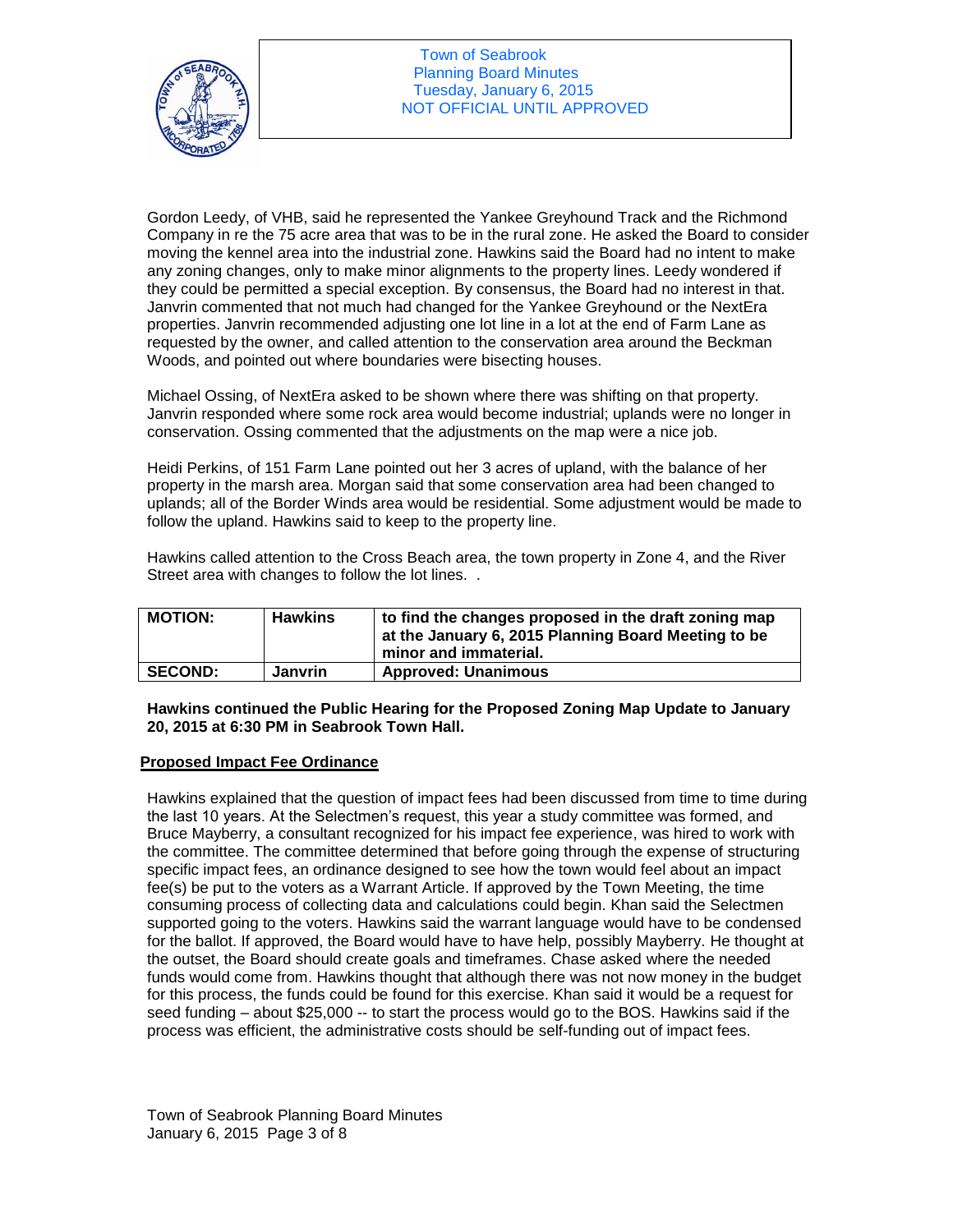

| <b>MOTION:</b> | Janvrin | to recommend adding an Impact Fee Ordinance as<br>Section 20 of the Zoning Ordinance as presented to the<br>Planning Board on January 6, 2015 and to forward the<br>proposed ordinance to the 2015 Town Meeting. |
|----------------|---------|------------------------------------------------------------------------------------------------------------------------------------------------------------------------------------------------------------------|
| <b>SECOND:</b> | Khan    | <b>Approved: Unanimous</b>                                                                                                                                                                                       |

Khan asked if Bruce Mayberry should be asked to attend the deliberative session. Hawkins said that would not be necessary. This had been discussed many times, and he thought that people pretty much knew enough about such fees.

## **Proposed FEMA Ordinance Changes for Floodplain Compliance**

Hawkins noted that the proposed FEMA Ordinance Changes for Floodplain Compliance had been drafted by the NH Floodplain coordinator and recommended the revised wording be put in front of the voters. Janvrin said without this language in the ordinance no one in the floodplain area would get a loan. Chase said this was very important and wanted this put on Channel 22. Hawkins said this ordinance had to pass. Hawkins wanted a power point format.

| <b>MOTION:</b> | Janvrin | to recommend adding the revised language to Section<br>23 of the Floodplain Zoning Ordinance as presented to<br>the Planning Board on January 6, 2015 and to forward<br>the proposed ordinance to the 2015 Town Meeting. |
|----------------|---------|--------------------------------------------------------------------------------------------------------------------------------------------------------------------------------------------------------------------------|
| <b>SECOND:</b> | Chase   | <b>Approved: Unanimous</b>                                                                                                                                                                                               |

# **Proposed Aquifer Protection Overlay Zone**

Hawkins said the subcommittee split the aquifer protection work into 3 sections – a portion of which falls into zoning which would be discussed at this meeting. He recalled that at the last meeting Julie LaBranche of RPC and Rob Roseen presented the issues, and those then in attendance discussed this item. He wanted to take final public comments in re the zoning at this meeting. Gordon Leedy of VHB asked for a provision to be added allowing handling disposal of regulated substances to be handled if an SPCC was adopted in the siteplan. Leedy thought that some reference should be made in the zoning to avoid a general prohibition, even if enabled elsewhere. Morgan asked if the Board intended to add this language. Hawkins thought that change was recommended to go elsewhere. Morgan said the discussion was to add to Section 16.401 "unless an SPCC plan was accepted pursuant to Section 15 of the site plan regulations." Janvrin agreed that that was the legislative intent. Hawkins thought this would be an insignificant change not requiring reposting. Morgan noted that this was agreed at the last meeting.

| <b>MOTION:</b> | <b>Janvrin</b> | to recommend adding the changes for Definitions and<br>Section 16.401 of the Zoning Ordinance as presented<br>and revised by the Planning Board on January 6, 2015<br>and forward the proposed ordinance to the 2015 Town<br>Meetina. |
|----------------|----------------|---------------------------------------------------------------------------------------------------------------------------------------------------------------------------------------------------------------------------------------|
| <b>SECOND:</b> | Khan           | <b>Approved: Unanimous</b>                                                                                                                                                                                                            |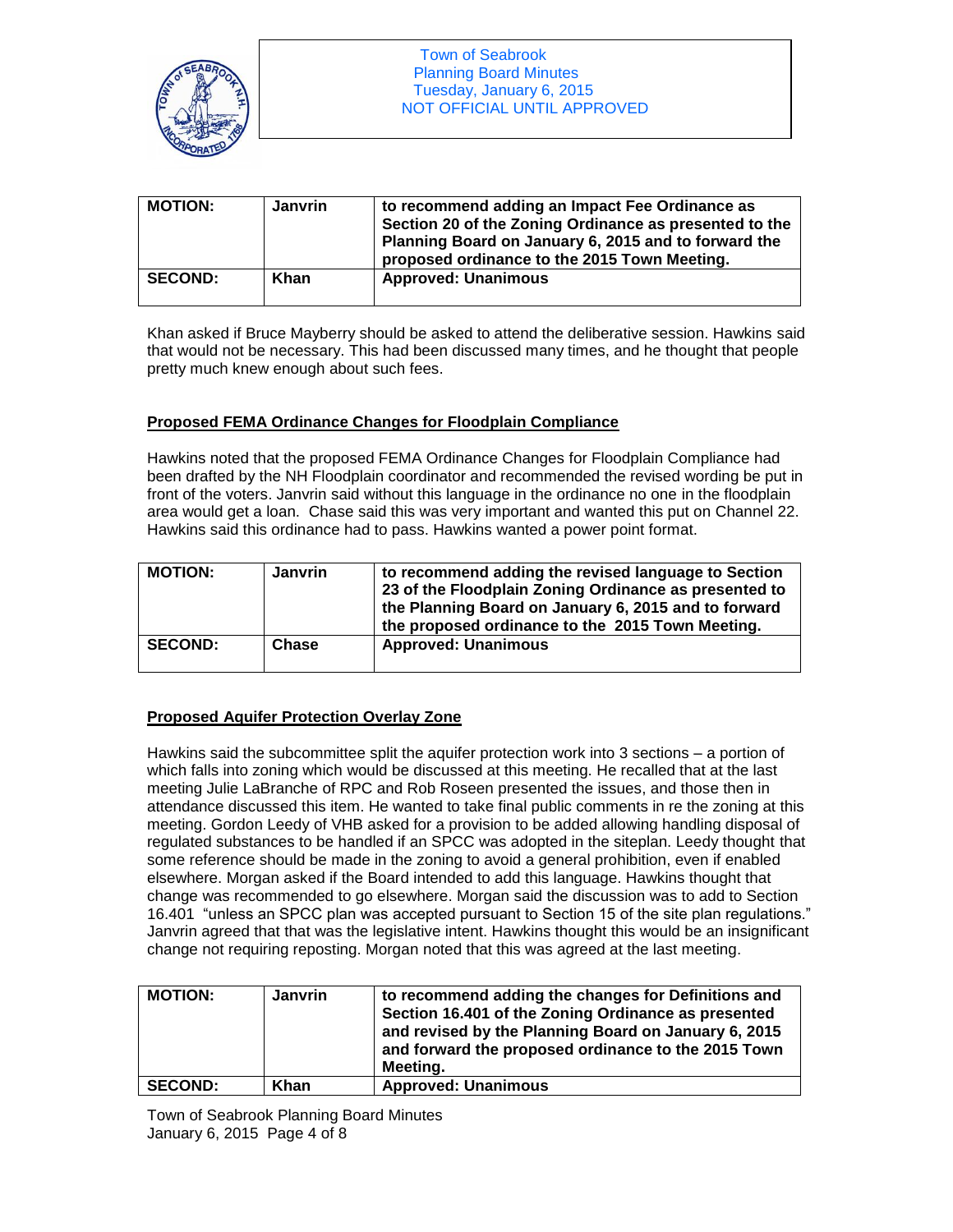

**Hawkins continued discussion of the proposed revisions to the siteplan and subdivision Regulations (Spill Prevention and Stormwater Management Standards) to January 20, 2015 at 6:30PM at Seabrook Town Hall.** Leedy when the proposed regulation revisions would be available. Hawkins said the expected LaBranche comments were being prepared and would be placed on the Planning Board Agenda at the first opportunity.

# **Proposed Building Code Update**

Hawkins said this request for updating the Building Code to simplify enforcement was made by the Code Enforcement Officer, noting there had been a lengthy discussion at a prior meeting. Hawkins asked if the Building Code was p[art of the zoning ordinance. Morgan said it was a stand-alone ordinance requiring a Town Meeting vote.

| <b>MOTION:</b> |              | Janvrin   to recommend amending Section 1.3 of the Building<br>Code as presented to the Planning Board by the<br>Building Inspector on January 6, 2015 and to forward<br>the proposed ordinance to the 2015 Town Meeting. |
|----------------|--------------|---------------------------------------------------------------------------------------------------------------------------------------------------------------------------------------------------------------------------|
| <b>SECOND:</b> | <b>Chase</b> | <b>Approved: Unanimous</b>                                                                                                                                                                                                |

## **Proposed Conditional Use Permits for drive-throughs in North Village Zone 6M.**

Hawkins explained that because of the increased traffic at the intersection of Routes 1 and 107, the footprints in Zone 6M had previously been reduced to 7,500 square feet on the west side of Route 1 and 20,000 square feet on the east side. At the time, one business person had asked for consideration of allowing drive-throughs in the North Village, which the Board did not recommend. Janvrin suggested this could be allowed as a conditional use permit provided there would be no increase in traffic. Khan said the Board could not go back to make a change, but could reconsider the question. Janvrin said with a change for a drive through with no seating, there could be relief from the Planning Board. Khan agreed.

| <b>MOTION:</b> | <b>Janvrin</b> | to recommend revising the Use Chart in Section 6 of<br>the Zoning Ordinance to allow restaurants with drive-<br>throughs as a conditional use in the North Village Zone<br>6M as presented to the Planning Board on January 6,<br>2015 and forward to the Town Meeting. |
|----------------|----------------|-------------------------------------------------------------------------------------------------------------------------------------------------------------------------------------------------------------------------------------------------------------------------|
| <b>SECOND:</b> | Chase          | <b>Approved: Unanimous</b>                                                                                                                                                                                                                                              |

# **Spill Protection and Stormwater proposed regulation changes**

Hawkins understood that the DPW Manager did not favor the pervious pavement provision. Kravitz added that this was because of the maintenance requirements. Hawkins said the proposed regulation would apply to private property to the maximum extent possible. The owner would have to do the maintenance; the purpose of pervious surface was to enhance recharge of the aquifer. He would contact the DPW Manager. **Hawkins continued the regulations discussion to January 20, 2015 at 6:30PM in Seabrook Town Hall.** 

Town of Seabrook Planning Board Minutes January 6, 2015 Page 5 of 8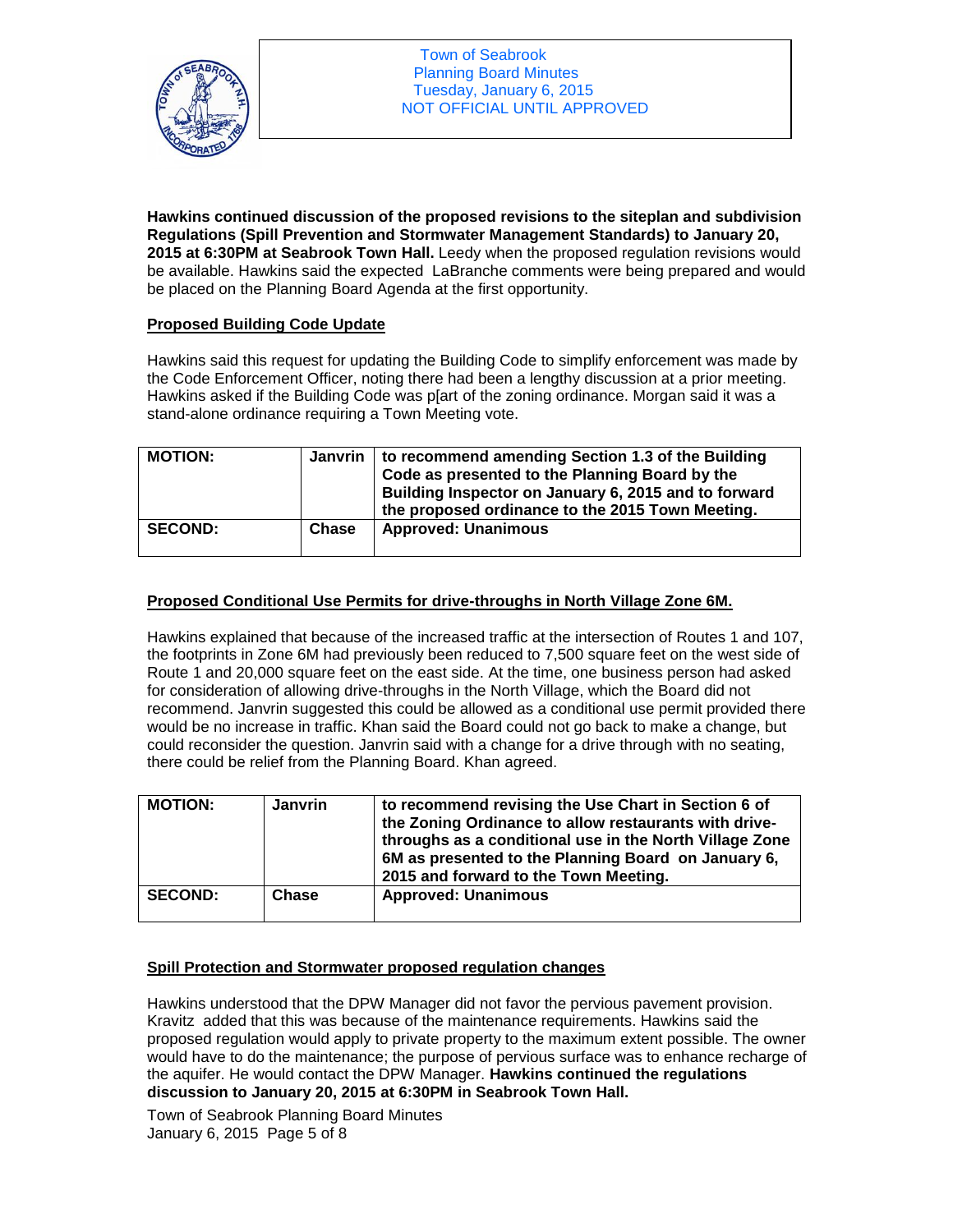

Town of Seabrook Planning Board Minutes Tuesday, January 6, 2015 NOT OFFICIAL UNTIL APPROVED

## **OTHER BUSINESS**

**Khan called attention to the Special Board of Selectmen Meeting on Tuesday, January 13, 2015 in Town Hall.** 

**Khan said that the Sidewalk Plowing Contract did not work out.** The Town Manager and the BOS suggested that if exaction money could be utilized, the DPW could do this. Hawkins wondered about an ordinance change in re using funds that were a donation in lieu of an exaction. Morgan said that state law was complex and he will contact legal counsel for an opinion. Chase thought that the Board could change the ordinance relating to exactions. Janvrin wondered if a donation could be earmarked. Hawkins thought such a use could be added to the regulation by the Planning Board. Zalewski wondered if an exaction could be waived by the Board. Hawkins thought the Board could have broadened the use of the 90 percent donation in lieu of exaction, but could not be responsible for renting equipment or hiring a contractor. Chase thought this could be an alternative solution. Khan said equipment could be rented. Janvrin wanted

## **CORRESPONDENCE AND ANNOUNCEMENTS**

#### **Case #14-10 Outback, DDR request to delay paving schedule**

Hawkins referenced a letter from Blooming Brands requesting a temporary occupancy permit until the finish pavement coat can be installed; the binder coat is installed. Hawkins asked Zalewski for his view. Zalewski was inclined toward a permanent occupancy permit which could be revoked if the pavement was not in place by a certain date. There would be no reduction in re the permit cost. Janvrin said to have the parking spaces striped (before opening). Zalewski said that handicap spaces or restricted areas would have to be marked.

| <b>MOTION:</b> | <b>Janvrin</b> | to waive jurisdiction to Building Inspector in re the<br>Case #2014-10 - Outback, DDR request to the Planning<br>Board to delay the paving schedule, provided the<br>parking spaces, including the handicap spaces, were<br>striped. |
|----------------|----------------|--------------------------------------------------------------------------------------------------------------------------------------------------------------------------------------------------------------------------------------|
| <b>SECOND:</b> | Lowry          | <b>Approved: Unanimous</b>                                                                                                                                                                                                           |

#### **Chase asked who would be responsible for maintaining the traffic signal on Provident**

**Way.** Janvrin said it would be town property. Chase said there would be no round-about. He thought there should be some fee, and the Planning Board should be looking at this. Hawkins said it was an oversight at the time. In the future the Board could specify the use of exaction funds. Khan thought this should be in the regulations. Zalewski said the installer of the light thought that Waterstone would take care of it for at least a year until it was synchronized. Janvrin recalled that the NHDOT told him that DDR owned the Route 1 lights it installed until the NHDOT signed off after they could be coordinated. He thought the town should do the same thing; the electricity would be the main thing. Khan thought the developer should return to the Planning board to discuss a number of things. Hawkins said they were expected to return. Chase asked if the DPW Manager should be asked to come with a cost for maintenance. Khan wanted to be

Town of Seabrook Planning Board Minutes January 6, 2015 Page 6 of 8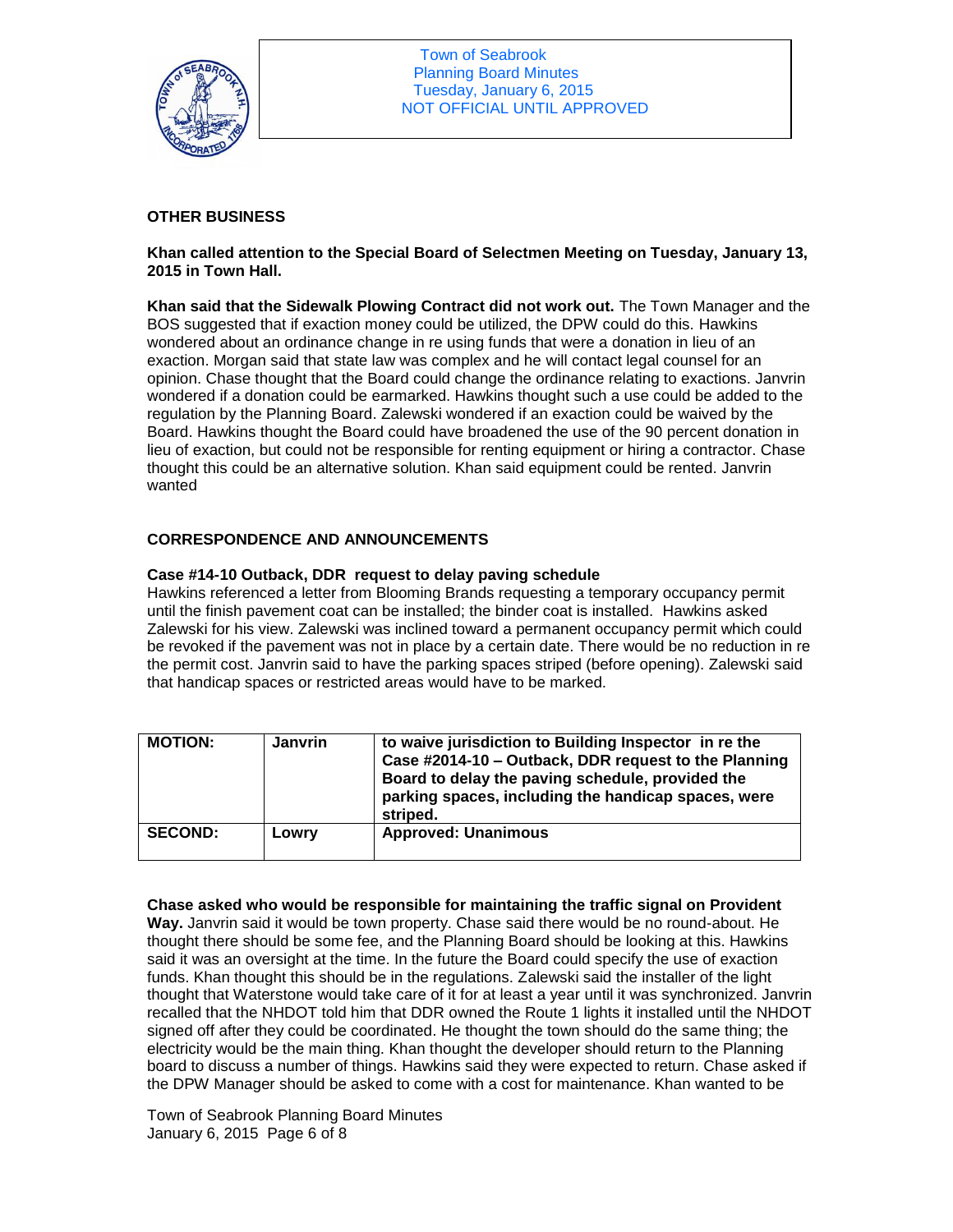

ready when Waterstone came back to the Board. Hawkins thought Waterstone had stated it would review the minutes to see if there was a specific statement in re the Provident Way signal.

**Chase called attention to the intersection of Centennial and Farm Lane because it was a hazardous corner.** He suggested that colored bricks or hatchmarks would help the fire trucks to get through. Janvrin said the Police Department had put radar on those roadways. Khan will ask the Selectmen to look at this.

## **Case #2010-24 33-35 Gove Road Trust – Jean Drive extension**

Hawkins referenced the letter from Jamco Construction requesting the return of security held for [Case #2010-24]. A round about was taken out and the neighbors were upset. He talked with the developer, but the neighbors did not seem to want to accept any adjustments. The conditions of approval require the developer to resurface the driveways to the house; the developer had not yet done that. Another request was to bury the pipe in a swale to the south side of that street; there was not enough pitch on the north side. The town could plant shrubbery to make it look better. In that event one neighbor wanted dirt put on the top which would defeat the purpose of the drainage system – it would drain away from the pipe, which the DPW Manager would not want. The neighbor would not agree. He thought the job was about done. The DPW Manager should be asked to make an estimate of the security amount that should be retained so that an amount could be released. Chase asked when the security was initiated. Kravitz said the case was #2010-24; Hawkins said it was a condition of approval; people did not want the bottom of their driveway to be new, and the rest old. He would speak one more time to the neighbors, and then write to the developer.

Janvrin asked if the usual checklist had been requested. Hawkins said the DPW Manager thought it a waste of time having people run around to the department heads waiting for a signature. He recommended that when a reduction request was received, an email be sent to Department Heads with the signoff sheet and asking it to be signed and returned with their comments within about a week. They thought it might actually be faster that way. The Water Superintendent also did not like people waiting in front of him to sign the checklist. He wanted time to think about the signoff. Chase commented that he had gotten signoff sheets sighed before asking the Planning Board to return the security. Hawkins had agreed to try the above routine once for this project; it could be changed. Kravitz said both a request for the reduction and the department signoff were the current requisite. Kravitz was asked to communicate with the Department Heads. Kravitz noted that in re Case #2010-24 the funds being held by the town would have to be returned to the successor trustee, who had requested funds be returned.

#### **ONGOING CASES**

**Hawkins said Cases #2014-13 and #2013-15 would be continued to January 20, 2015 at 6:30PM at Seabrook Town Hall.** 

Hawkins adjourned the meeting at 8:30 PM.

Town of Seabrook Planning Board Minutes January 6, 2015 Page 7 of 8 Respectfully Submitted Barbara Kravitz, Secretary